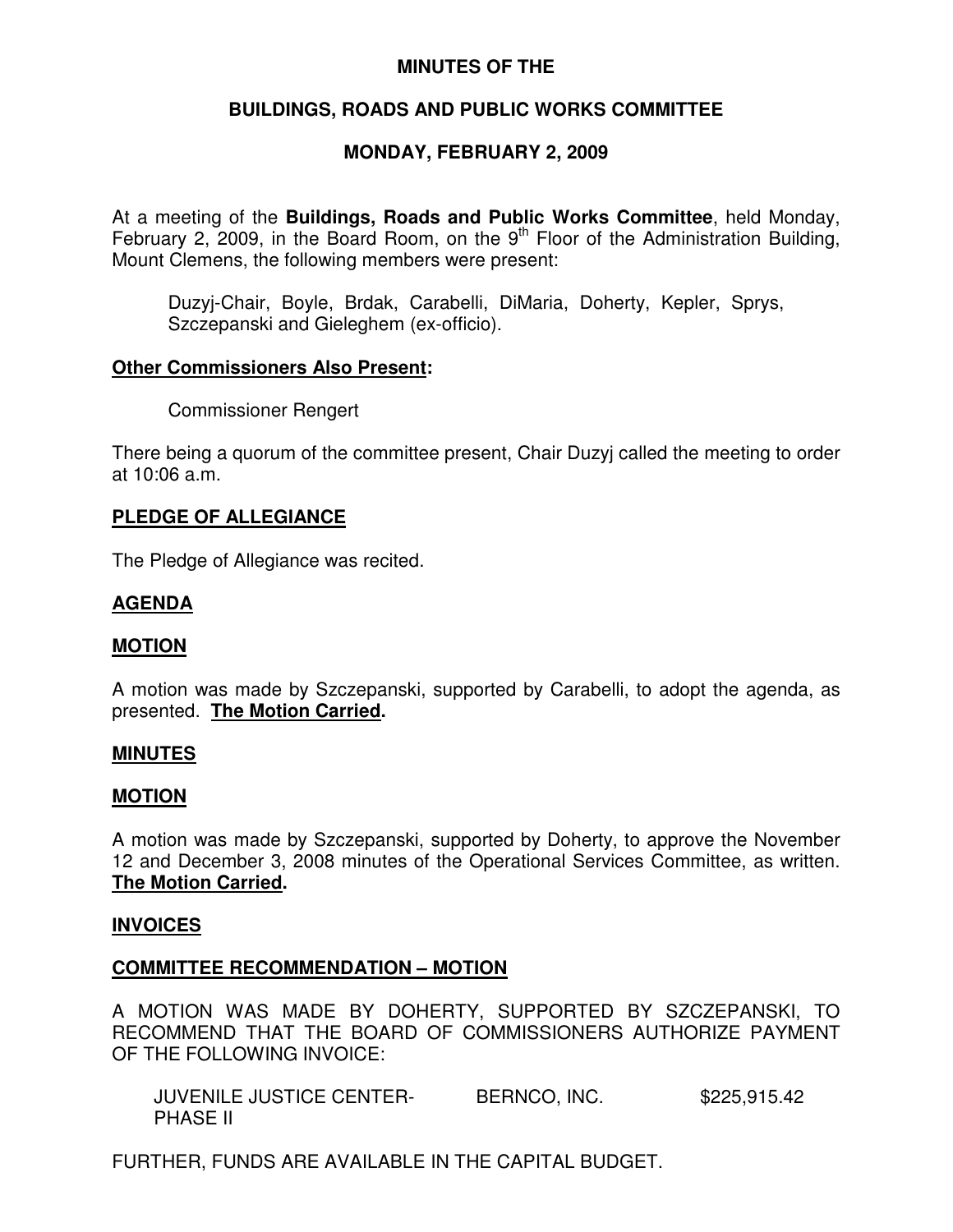The following commissioners spoke: Carabelli and Doherty.

# Chair Duzyj called for a vote on the motion and **THE MOTION CARRIED.**

# **STATUS REPORT RE: JUVENILE JUSTICE CENTER – PHASE II RENOVATION**

Ms. Arnott-Bryks indicated that they are in the final stages of the project, with it being 96 percent complete, and inspections are being planned.

Commissioner Doherty requested that the report be forwarded to the Public Safety and Corrections Committee so that a recap can be provided regarding the facility changes.

### **MOTION**

A motion was made by Doherty, supported by Sprys, to receive and file the status report provided by the Facilities and Operations Department Director regarding the Juvenile Justice Center Phase II Renovation Project. **The Motion Carried.**

#### **OVERVIEW OF FACILITIES AND OPERATIONS DEPARTMENT**

Ms. Arnott-Bryks provided an overview of the responsibilities of her department and number of current staff and summarized the list of projects that were presented for the economic stimulus package.

The following commissioners spoke: Szczepanski, Doherty and Sprys.

Commissioner Doherty requested a separate agenda item for a future meeting regarding the Jail.

### **MOTION**

A motion was made by DiMaria, supported by Szczepanski, to receive and file the overview provided by the Facilities and Operations Department Director.

The following commissioner spoke: Boyle.

Chair Duzyj called for a vote on the motion and **The Motion Carried.**

### **DISCUSSION RE: INDEPENDENCE BUILDING AT FREEDOM HILL**

Mr. Schabath indicated that Mr. Bucci, Parks and Recreation Commission President, was scheduled to be present, but had a family commitment. He wanted committee to know that they are assuming responsibility for lawn cutting and snow removal.

Ms. Arnott-Bryks spoke about the actions taken to secure the building and its inventory.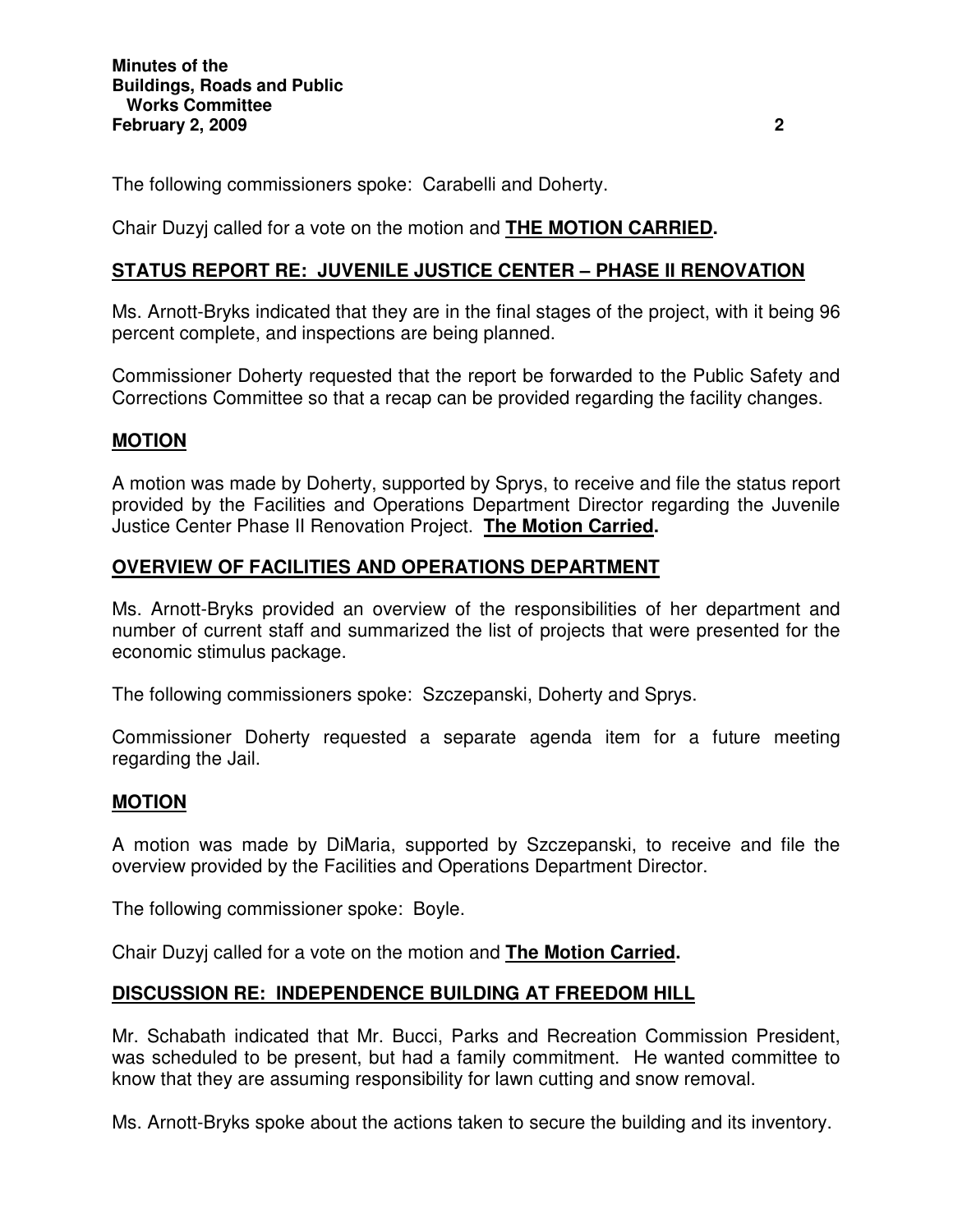#### **MOTION**

A motion was made by Sprys, supported by DiMaria, to postpone until the next meeting so that Mr. Bucci could be present for discussion.

The following commissioners spoke: Doherty, Szczepanski and DiMaria.

Chair Duzyj called for a vote on the motion and **The Motion Carried.**

#### **REPORT BY PUBLIC WORKS DEPARTMENT RE: CURRENT PROJECTS AND PROPOSED ECONOMIC STIMULUS PROJECTS**

Mr. Bill Misterovich, Chief Deputy Public Works Commissioner, provided an overview of the responsibilities of the Public Works Department. A list of projects that were submitted for the economic stimulus package was distributed.

The following commissioners spoke: Doherty, Rengert and Szczepanski.

#### **MOTION**

A motion was made by DiMaria, supported by Szczepanski, to receive and file the report by the Public Works Department regarding current projects and proposed economic stimulus projects. **The Motion Carried.**

### **REPORT BY ROAD COMMISSION**

The following information was provided for informational purposes: list of economic stimulus plan projects submitted to state representatives, 2008-09 construction budget, Bridge Program update and Traffic Signal Modernization and Optimization Plan.

The following commissioner spoke: Carabelli.

#### **MOTION**

A motion was made by Sprys, supported by Doherty, to postpone until a representative from the Road Commission is present to discuss the report.

The following commissioner spoke: Szczepanski.

Chair Duzyj called for a vote on the motion and **The Motion Carried.**